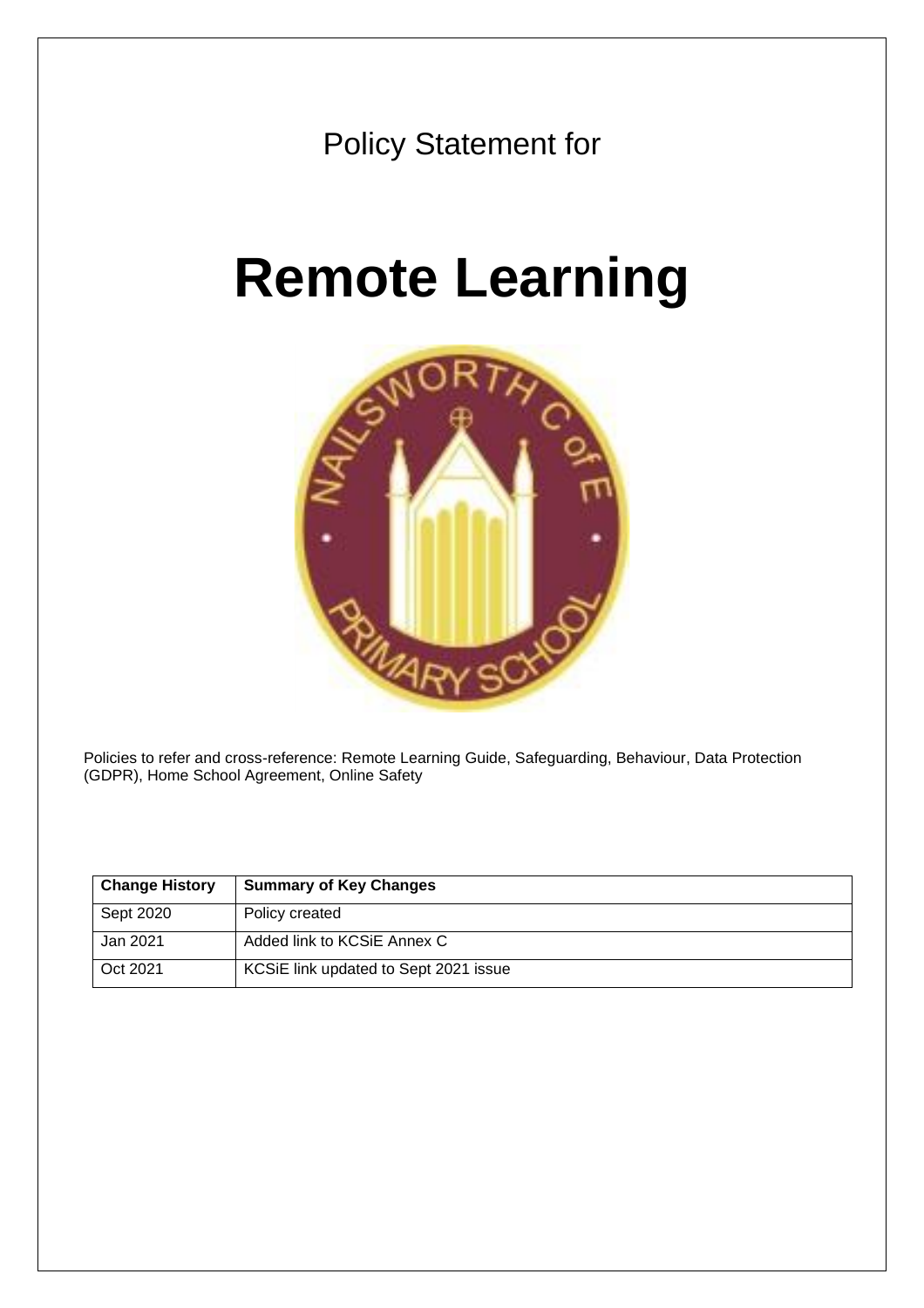# **Contents**

## <span id="page-1-0"></span>**1. Aims**

This remote learning policy for staff aims to:

- o Ensure consistency in the approach to remote learning for pupils who aren't in school
- $\circ$  Set out expectations for all members of the school community with regards to remote learning
- o Provide appropriate guidelines for data protection

# <span id="page-1-1"></span>**2. Roles and responsibilities**

#### **Teachers**

When providing remote learning, teachers must be available between 8.50-3.15.

If they are unable to work for any reason during this time, for example due to sickness or caring for a dependent, they should report this using the normal absence procedure. When providing remote learning, teachers will:

- o Provide work for their class, or any class they have been asked to cover.
- $\circ$  Set appropriate work for their class to cover subjects timetabled for the day.
- o Set this work so that it is accessible at the correct lesson time or, if recorded, 6pm the day before.
- o Upload work to the remote learning platform: Teams 365. In circumstances where the majority of the class are in school, remote learning will be available for children off school.
- $\circ$  Co-ordinate and liaise with other teachers, including those teaching in school, to ensure consistency across the year and to make ensure pupils with limited access to devices can still complete the work

Feedback on work –:

- o Completed work from pupils will be on Teams 365.
- o Feedback with pupils will be via Teams 365.

Keeping in touch with pupils who are not in school and their parents:

- o Teachers will make regular contact, via teams or phone.
- o Teachers will not be available to answer emails outside of working hours

| Owner:                  | <b>Standards Committee</b> | Delegated To                    | Headteacher |
|-------------------------|----------------------------|---------------------------------|-------------|
| <b>Review Frequency</b> | Annual                     | Updated                         | Sept 2021   |
|                         |                            | Date ratified by Governing Body | Oct 2021    |
| Version                 | 2.0                        | <b>Next Review</b>              | Oct 2022    |
| <b>Review Author</b>    | M Wooldridge               | Published on Website            | Yes         |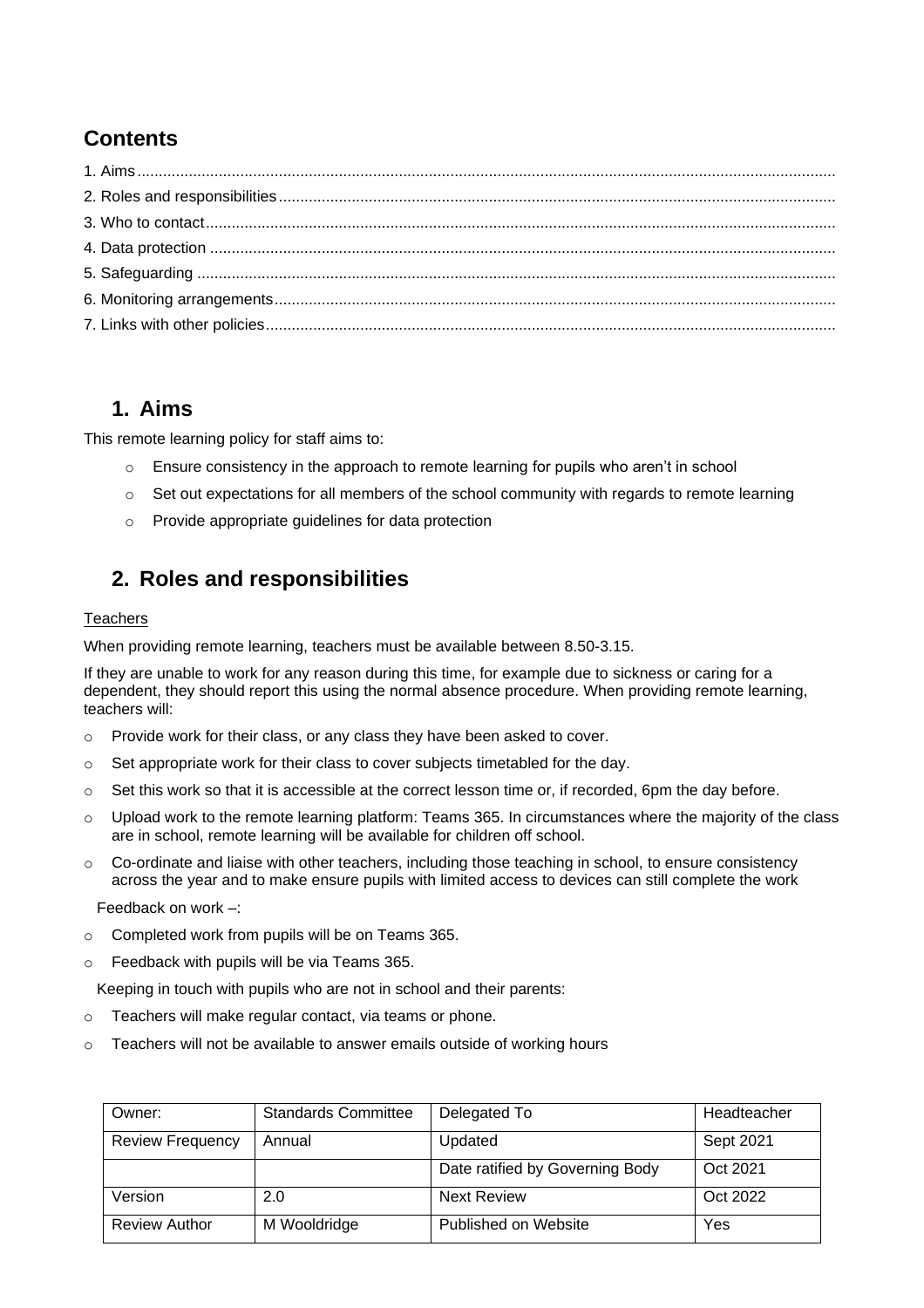- $\circ$  Any complaints or concerns from parents will be shared with the Head teacher. For any safeguarding concerns, refer to the section below.
- o Behavioural issues, such as failing to complete work will initially be dealt with by the class teacher. If matters are not resolved, the issue will be escalated to the Head teacher.

Virtual meetings with staff, parents and pupils:

- Dress code will be work wear
- $\circ$  Locations for virtual meetings will be appropriate with a minimum of background noise.
- $\circ$  If teachers are also be working in school, remote learning will be in the form of work set on teams. Live streaming will take place when appropriate.

#### Class teaching assistants

When assisting with remote learning, teaching assistants will be available during their normal work times.

If a TA is unable to work for any reason during this time, they will report this using the normal absence procedure.

When assisting with remote learning, teaching assistants are responsible for supporting pupils who are not in school with learning remotely. The class teacher, as normal, will identify these pupils.

Attending virtual meetings with teachers, parents and pupils:

- o Dress code will be work wear
- $\circ$  Locations for virtual meetings will be appropriate with a minimum of background noise.

If teaching assistants are working in school, the class teacher will cover the responsibilities above during this time.

#### **SEND TAs**

When assisting with remote learning, SEND teaching assistants will be available during their normal work times.

If a TA is unable to work for any reason during this time, for example due to sickness or caring for a dependent, they will report this using the normal absence procedure.

When assisting with remote learning, SEND teaching assistants are responsible for supporting pupils who are not in school with learning remotely. The class teacher, as normal, will identify these pupils.

Attending virtual meetings with teachers, parents and pupils:

- o Dress code will be work wear
- $\circ$  Locations for meetings will be appropriate with a minimum of background noise.

#### Subject leads

Alongside their teaching responsibilities, subject leads are responsible for:

- o Ensuring that the content of the subject they lead is consistent with remote learning.
- $\circ$  Working with teachers teaching their subject remotely to make sure all work set is appropriate and consistent
- o Working with other subject leads and senior leaders to make sure work set remotely across all subjects is appropriate and consistent, and deadlines are being set an appropriate distance away from each other

| Owner:                  | <b>Standards Committee</b> | Delegated To                    | Headteacher |
|-------------------------|----------------------------|---------------------------------|-------------|
| <b>Review Frequency</b> | Annual                     | Updated                         | Sept 2021   |
|                         |                            | Date ratified by Governing Body | Oct 2021    |
| Version                 | 2.0                        | <b>Next Review</b>              | Oct 2022    |
| <b>Review Author</b>    | M Wooldridge               | Published on Website            | Yes         |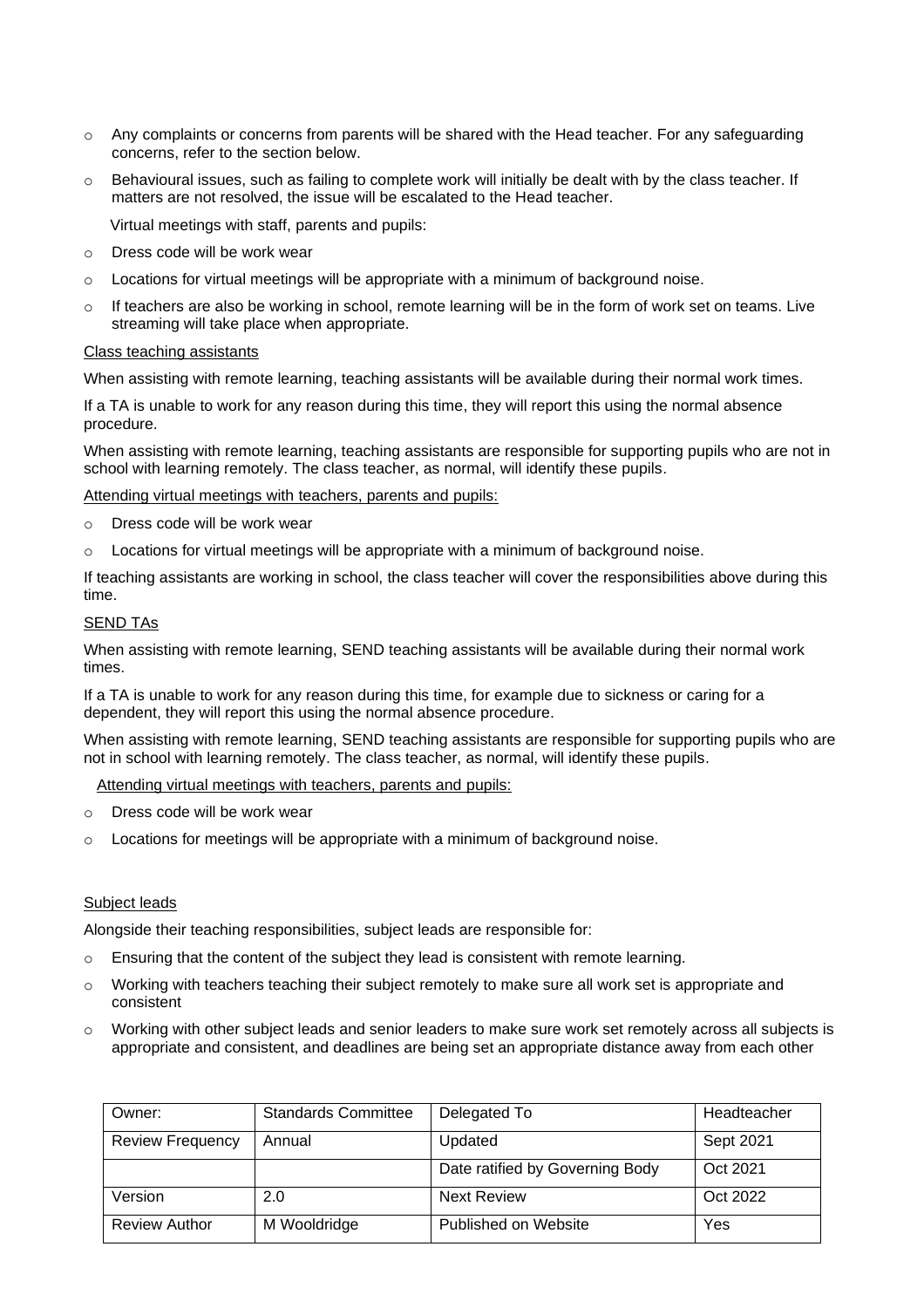- $\circ$  Monitoring the remote work set by teachers in their subject, through scrutiny of curriculum planning, regular meetings with other teachers and reviewing the quality of work set
- o Alerting teachers to resources they can use to teach their subject remotely

#### Senior leaders

Alongside any teaching responsibilities, senior leaders are responsible for:

- $\circ$  The Head teacher will be responsible for co-ordinating the remote learning approach across the school.
- o The Head Teacher and the Deputy Head will be responsible for monitoring the effectiveness of remote learning –through regular meetings with teachers and subject leaders, reviewing work set and eliciting feedback from pupils and parents
- $\circ$  The Head Teacher will be responsible for monitoring the security of remote learning systems, including data protection and safeguarding considerations
- o Producing the Remote Learning Guide for parents and pupils (see separate document on school website)

#### Designated safeguarding lead

The DSL is responsible for:

The child protection policy and the addendum to it.

#### I.T. staff

"Edit Concepts" are responsible for:

- o Fixing issues with systems used to set and collect work
- o Helping staff and parents with any technical issues they are experiencing
- o Reviewing the security of remote learning systems and flagging any data protection breaches to the data protection officer

#### 2.7 Pupils and parents

Staff can expect pupils learning remotely to:

- o Be contactable during the school day
- o Complete work to the deadline set by teachers
- o Alert teachers if they are not able to complete work

Staff can expect parents with children learning remotely to:

- $\circ$  Make the school aware if their child is sick or otherwise cannot complete work
- o Seek help from the school if they need it
- o Be respectful when making any complaints or concerns known to staff

#### Governing board

The governing board is responsible for:

- o Monitoring the school's approach to providing remote learning to ensure education remains as high quality as possible
- o Ensuring that staff are certain that remote learning systems are appropriately secure, for both data protection and safeguarding reasons

| Owner:                  | <b>Standards Committee</b> | Delegated To                    | Headteacher |
|-------------------------|----------------------------|---------------------------------|-------------|
| <b>Review Frequency</b> | Annual                     | Updated                         | Sept 2021   |
|                         |                            | Date ratified by Governing Body | Oct 2021    |
| Version                 | 2.0                        | <b>Next Review</b>              | Oct 2022    |
| <b>Review Author</b>    | M Wooldridge               | Published on Website            | Yes         |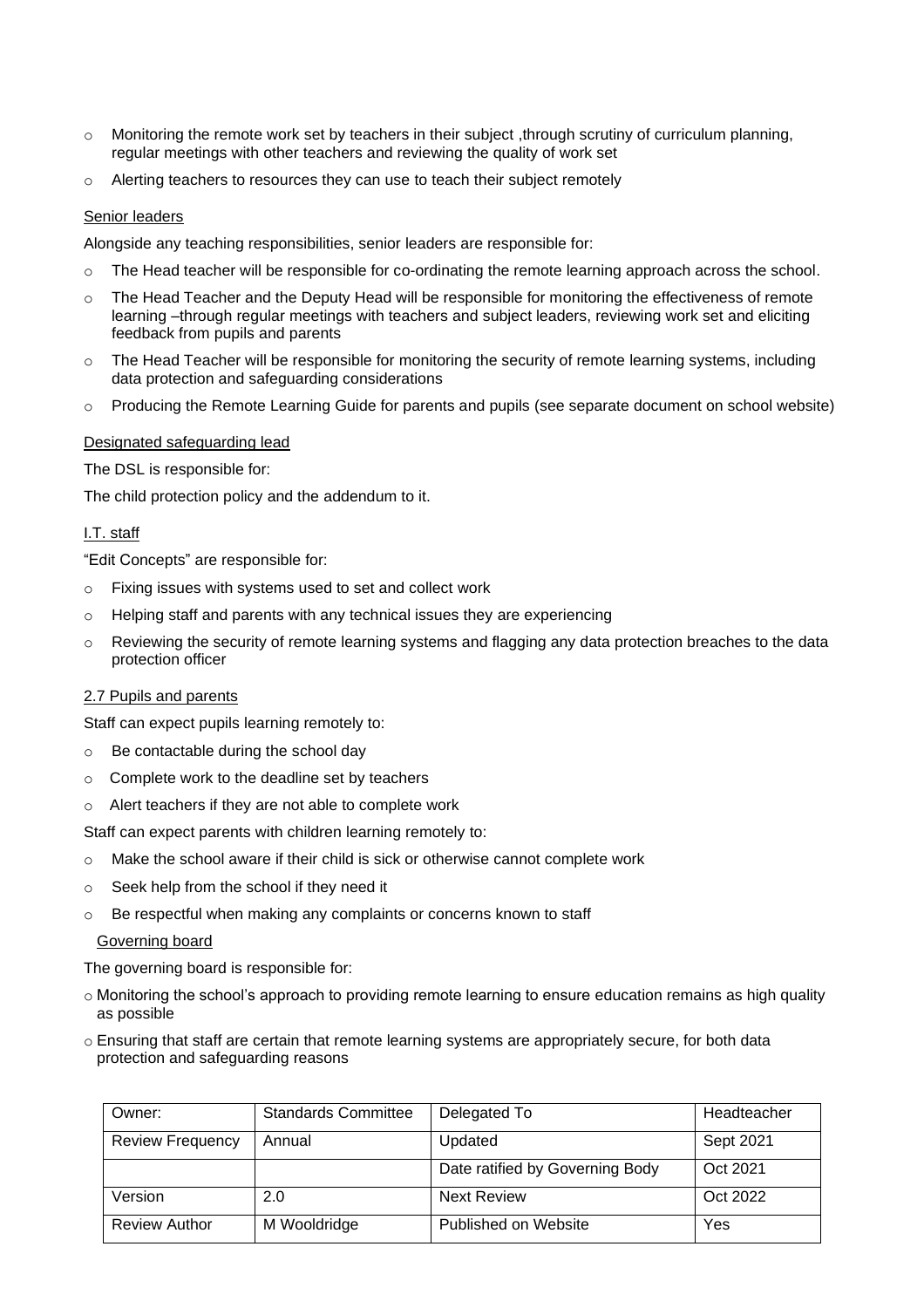# <span id="page-4-0"></span>**3. Who to Contact**

If staff have any questions or concerns about remote learning, they should contact the following individuals:

o Issues in setting work –contact the subject lead or SENCO, Deputy or Head Teacher

o Issues with behaviour –contact the SENCO, Deputy or Head Teacher

o Issues with IT –contact Edit concepts

- o Issues with their own workload or wellbeing contact the Head Teacher
- o Concerns about data protection –contact the data protection officer ie the Head Teacher

o Concerns about safeguarding –contact the DSL or DDSLs

## <span id="page-4-1"></span>**4. Data protection**

#### Accessing personal data

When accessing personal data for remote learning purposes, all staff members will:

o Access the data held securely on OneDrive

o Use school laptops laptops, NOT their own personal devices

#### Processing personal data

Staff members may need to collect and/or share personal data such as email addresses or phone numbers as part of the remote learning system. As long as this processing is necessary for the school's official functions, individuals will not need to give permission for this to happen.

However, staff are reminded to collect and/or share as little personal data as possible online.

#### Keeping devices secure

All staff members will take appropriate steps to ensure their devices remain secure. This includes, but is not limited to:

- $\circ$  Keeping the device password-protected strong passwords are at least 8 characters, with a combination of upper and lower-case letters, numbers and special characters (e.g. asterisk or currency symbol)
- $\circ$  Ensuring the hard drive is encrypted this means if the device is lost or stolen, no one can access the files stored on the hard drive by attaching it to a new device
- o Making sure the device locks if left inactive for a period of time
- o Not sharing the device among family or friends
- o Keeping operating systems up to date and always installing the latest updates

## <span id="page-4-2"></span>**5. Safeguarding**

In the event of a school closure, pupils, parents and teachers are reminded that the school's Child Protection and Safeguarding Policy still applies to all interactions between pupils and teachers. In that policy, there are specifically prohibited behaviours and reporting obligations to which teachers must adhere, whether they are at home, in the community or at school.

| Owner:                  | <b>Standards Committee</b> | Delegated To                    | Headteacher |
|-------------------------|----------------------------|---------------------------------|-------------|
| <b>Review Frequency</b> | Annual                     | Updated                         | Sept 2021   |
|                         |                            | Date ratified by Governing Body | Oct 2021    |
| Version                 | 2.0                        | Next Review                     | Oct 2022    |
| <b>Review Author</b>    | M Wooldridge               | Published on Website            | Yes         |